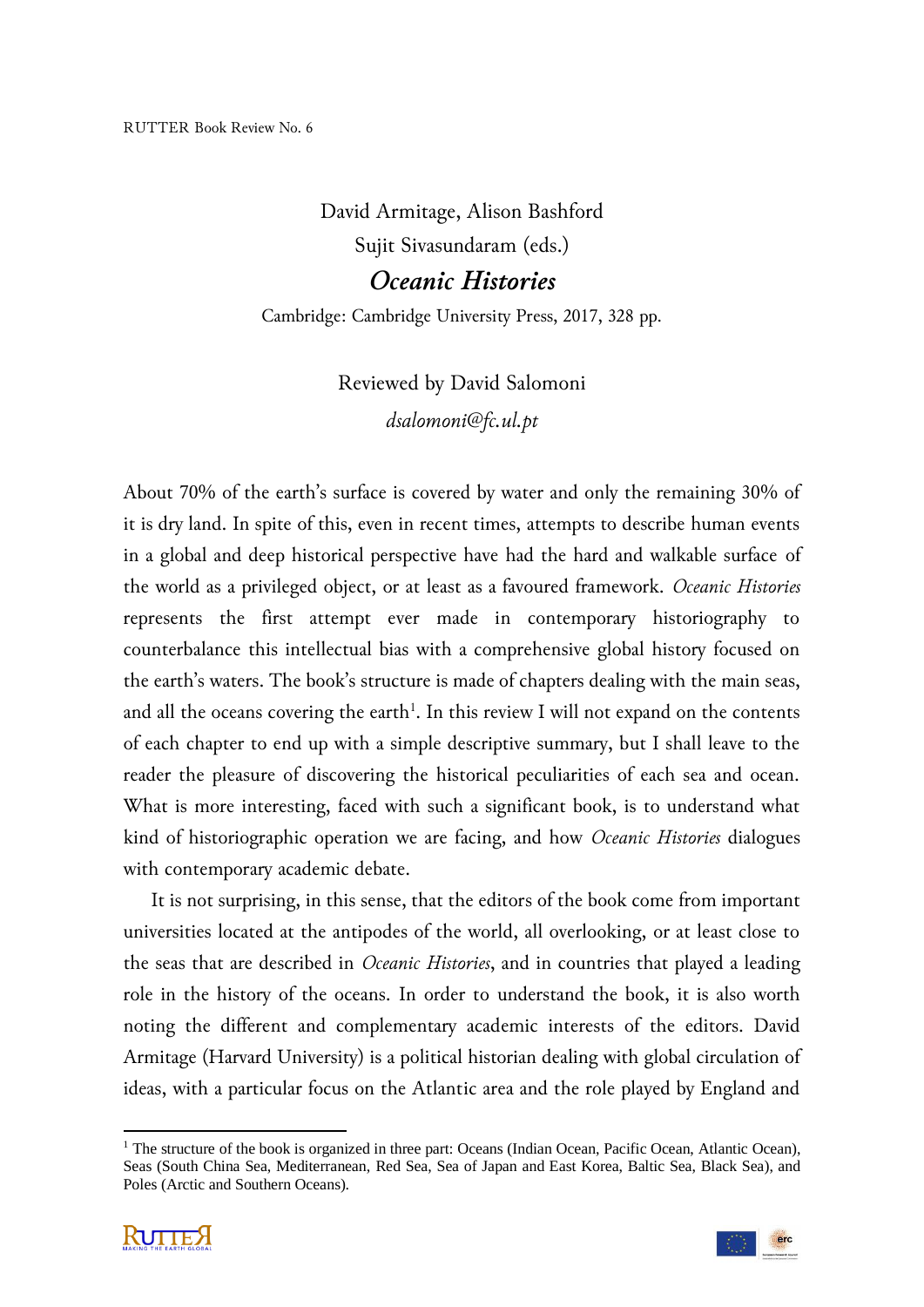the United States; Alison Bashford (University of New South Wales) is a historian of global science focusing on gender history and colonialism, while Sujit Sivasundaram (University of Cambridge) is mainly a political historian of the Pacific and Indian Oceans during the 18th and 19th centuries. The three historians' perspective thus can merge and intertwine to portray a comprehensive history of the world's liquid surface.

The overall approach and narrative of the book, which can be found in various gradations in all chapters, deal with the historiographical and historical issues of maritime history. The historiographic dimension is critical to the understanding of the oceans and the seas because of their peculiar nature. They are uninhabited places, yet they have been home for thousands of years to a community without proximity, that of the seafarers. In other words, an oceanic history can be made only starting from a history of the idea and conceptualization of what oceans are. The goal of the book is made more ambitious by the fact that such historiographical operations are made for each single ocean and sea, requiring a huge variety of expertise for such a global description. Subjects such as environmental and natural history, anthropology, cultural and literary studies, political history, just to mention a few, are all required, and this is why in *Oceanic Histories* we find broad hermeneutical categories. In the pages of the book, words such as porosity, permeability, connection, flexibility, cosmopolitism, openness and closeness of spatial and temporal boundaries stand out, highlighting the complexity of maritime history, depending also on the huge variety of perspectives of different peoples that lived throughout history on the sea and ocean shores on the four corners of the globe.

An important aspect addressed in the book is the evolution in the mental and cartographic representation of the oceans from ancient models (for instance, the Aristotelian-Ptolemaic one for the West) to an increasingly detailed empirical knowledge. The Indian Ocean, for example, had been considered until the mid- $16<sup>th</sup>$ century a sea enclosed between the southern tip of America and East Asia. The same concepts of 'closed' and 'open' have changed over the centuries. From physical concepts they became political. The Indian Ocean itself has been called a British Lake because of the extensive English colonial presence on its shores. At the same time, the variety of cultures and religions of the populations that faced it made its nature open and porous. The categories of porosity, meeting and trading zones, apply well to the narrative of the oceans, but even more to the seas, because of their smaller size. Think of the Mediterranean Sea, on whose shores, since ancient times, opposing and

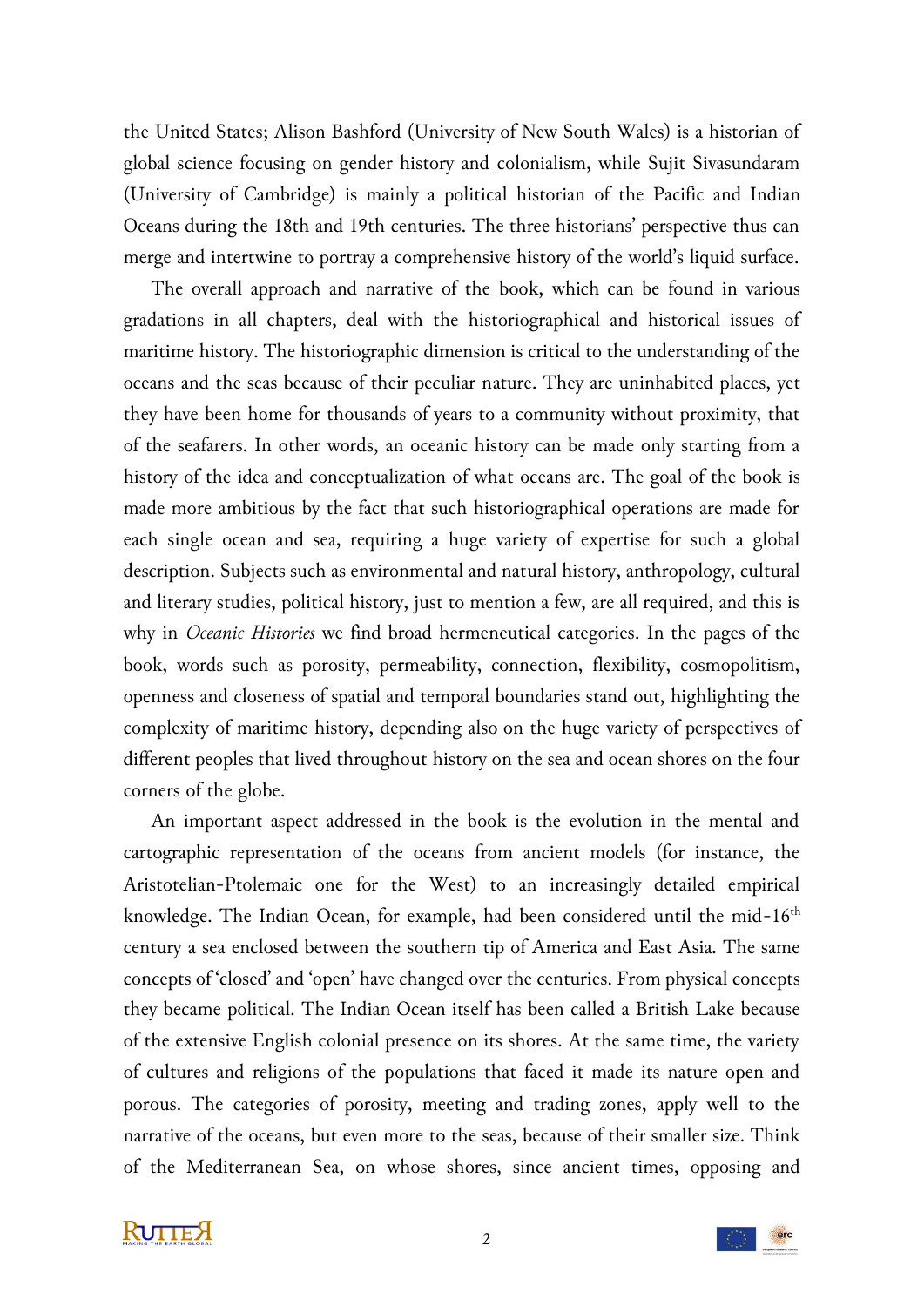complementary cultures have met and clashed: Phoenicians, Egyptians, Greeks, Persians, Romans, and later Christian and Muslim worlds, up to the most recent, tragic events which have seen mass migrations of African populations from the southern to the northern shores labelling undoubtedly the Mediterranean as a long-term trademigration place. Extremely similar accounts may be given for the Red Sea, the South China Sea, and the Black Sea, on whose shores men and cultures have dialogued and clashed, discovering and culturally constructing these spaces, using them as tools for projecting economic or political influence, or to find shelter with regard to other maritime worlds. Eventually, the seas have become symbols. Just think of the Red Sea for Judaism.

If, in general, the approach to the narrative of the seas and the oceans that we find in the book is based on the most classic Braudelian *Long Durée*, Oceanic Histories employs the most advanced research ideas from the field of the Deep History too, using interpretation tools from geology and paleontology in order to understand the deep history of the formation of the oceans. From the most ancient geological formation to the most recent political tensions for global dominance, however, the step can be truly short, as demonstrated by the case of the Arctic and Antarctic Seas. In these cases, human history begins recently, only from the 19th century, mainly for geopolitical, scientific, and economic reasons. Another characteristic feature of the book lies in the attention given to the present and possible future developments in the history of the oceans. In this sense, there are issues that represent important challenges. Among these are the rapid development of geopolitical situations; the future role of traders, labourers, and migrants; the re-emergence of cultural and religious tensions which in the 20th century seemed to have been definitively supplanted by political ideologies and the return of economic and political entities such as city states, in competition with the more traditional form of nation state, are all. In this context, the environmental challenge relating to the pollution of the seas will also play an important role in the future balance between maritime powers, in terms of economic development and international legitimacy. In any case, if only one common element for the understanding of the seas is to be found in this book, it is that they will always escape univocal categorisation. *Oceanic Histories* takes seriously the appeal launched by one of the editors of the volume, David Armitage, who a few years ago in his work *The History Manifesto* (Cambridge, 2014), called for a new type of historiography, more focused on